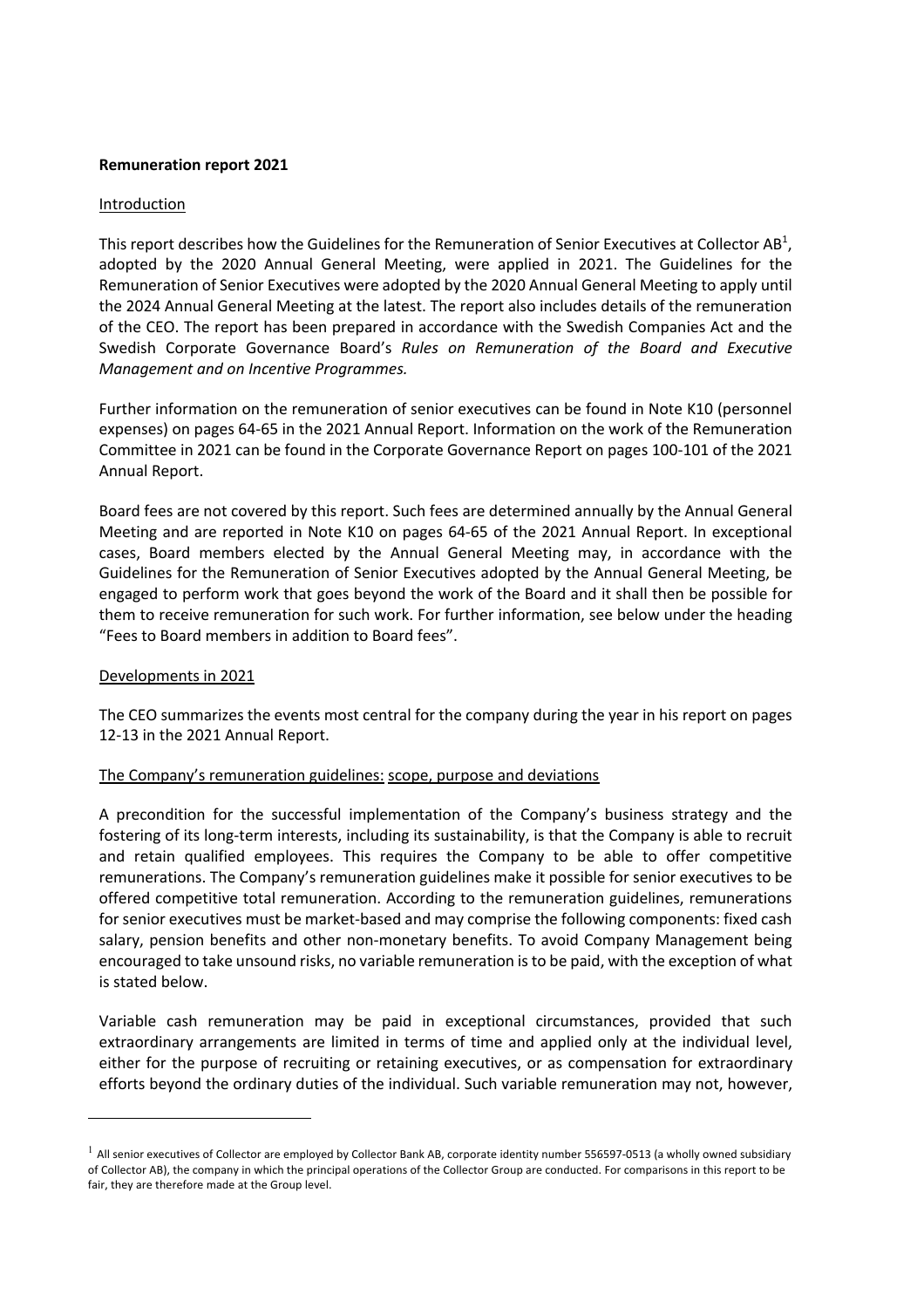be linked to the Company's financial targets or similar, which could lead to the employees concerned being enticed to take unsound risks. Such remunerations may not exceed an amount corresponding to 20 percent of the fixed annual cash salary and shall not be paid more than once per year and individual.

The Guidelines for the Remuneration of Senior Executives can be found on pages 35-37 in the Management Report in the 2021 Annual Report. During 2021, the Company adhered to the Guidelines for the Remuneration of Senior Executives adopted by the Annual General Meeting. No deviations from the guidelines occurred and no deviations occurred from the decision-making process to be applied in determining remunerations in accordance with the guidelines. In addition, no variable cash remuneration was paid to the CEO during the year. In preparation for the Annual General Meeting, the auditor's opinion on the Company's compliance with the guidelines can be accessed at www.collector.se/om-collector/arsstamma/. No demands have been made that remunerations be repaid.

#### Total remuneration to the CEO in 2021 (SEK thousands) \*

| Name of<br>executive<br>(position) | Fixed remuneration |                  | Variable remuneration |            |                     |                  |                    | <b>b</b>                                                       |
|------------------------------------|--------------------|------------------|-----------------------|------------|---------------------|------------------|--------------------|----------------------------------------------------------------|
|                                    | Basic salary*      | Other benefits** | One-year              | Multi-year | Non-recurring items | Pension costs*** | Total remuneration | Proportion fixed and variable<br>remuneration respectively**** |
| Martin<br>Nossman<br>(CEO)         | 4785               | 38               |                       |            | U                   | 1608             | 6432               | 100/0                                                          |

\* Including holiday pay liability of SEK 289 thousand<br>\*\* Car benefit, heath benefit, subsistence benefit and congestion tax benefit<br>\*\*\* Pension expense includes pension premiums, health insurance and premium exemption insu

#### Share-based remuneration

#### *Share-related and share price-related incentive programmes outstanding*

The Company currently has no share-related or share price-related incentive programmes outstanding, which is why no such remuneration was paid from the Company to the CEO during the year.